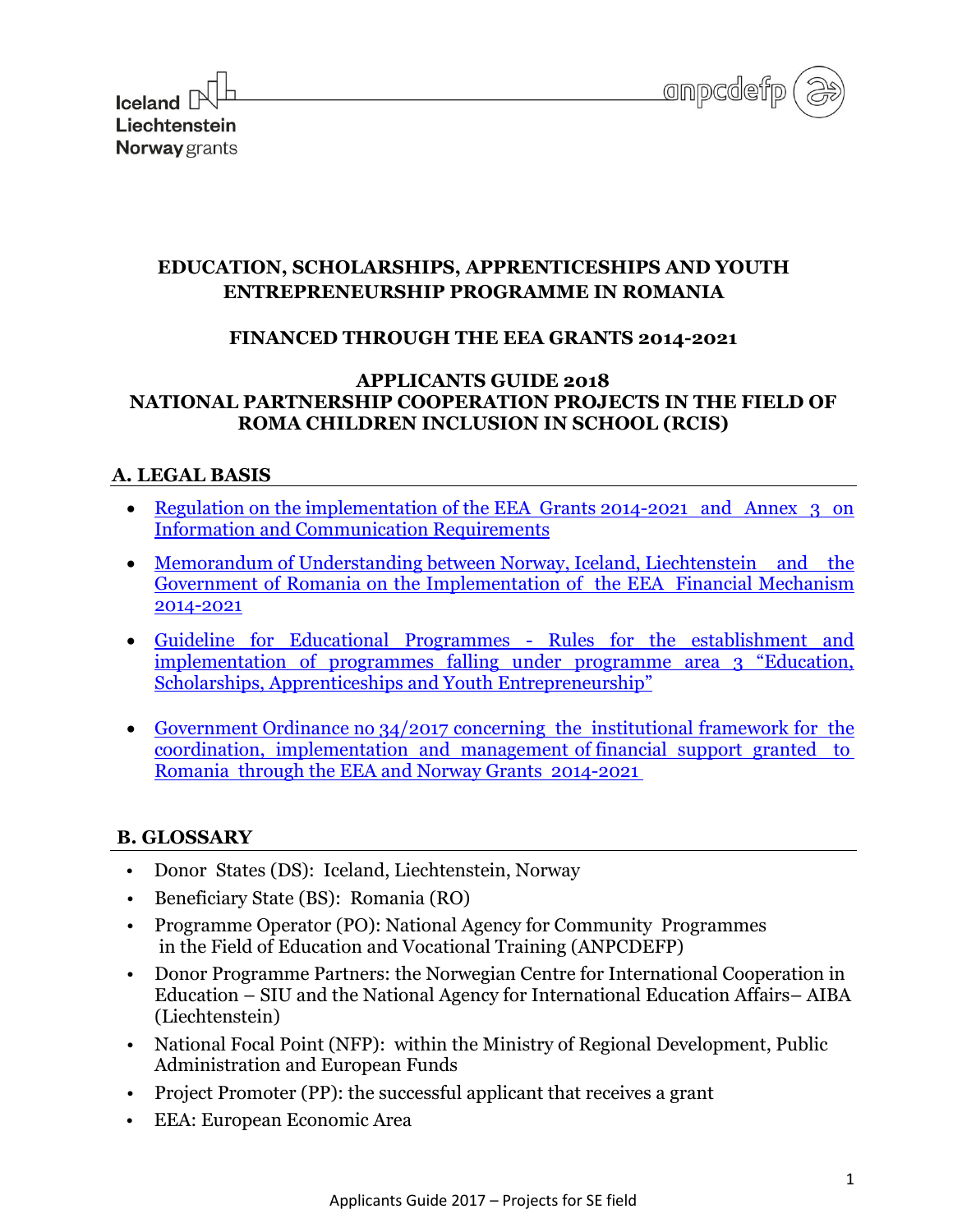|                                | 1. CONDITIONS FOR SUBMISSION OF THE APPLICATION                                                                                                                                                                                                                                                                                                                                                                                                                                         |
|--------------------------------|-----------------------------------------------------------------------------------------------------------------------------------------------------------------------------------------------------------------------------------------------------------------------------------------------------------------------------------------------------------------------------------------------------------------------------------------------------------------------------------------|
| Eligible<br>applicants         | non-governmental organisations (NGOs)<br>Romanian<br><b>or</b><br>Romanian<br>public<br>institutions active in the field of Roma children inclusion, on behalf of a<br>consortium.                                                                                                                                                                                                                                                                                                      |
|                                | The successful applicant will become the Project Promoter (coordinator of the<br>consortium).                                                                                                                                                                                                                                                                                                                                                                                           |
|                                | NB: an applicant may have only one application per Call. If several applications<br>will be submitted by the same applicant, only the first, in chronological order, will<br>be taken into account.                                                                                                                                                                                                                                                                                     |
| Eligible<br>partners in<br>the | Minimum 5 and maximum 6 Romanian schools enrolling at least 20% of Roma<br>children, situated in disadvantaged communities.                                                                                                                                                                                                                                                                                                                                                             |
| consortium                     | NB: a school can become a partner only in one project (consortium) per Call, no<br>matter the applicant. If a school will participate, within the same Call, in $2$<br>different projects with 2 different applicants, both projects will be declared<br><i>ineligible.</i>                                                                                                                                                                                                             |
| <b>Description</b>             | The general objective of the Programme $-$ to enhance the human capital and<br>knowledge base in Romania – is materialised in the field of Roma children inclusion<br>in school (RCIS) through <b>national partnership cooperation projects.</b>                                                                                                                                                                                                                                        |
|                                | The aim of the national partnership cooperation projects is to increase the<br>institutional capacity of schools to ensure an effective inclusion of Roma children.<br>These projects are expected to bring positive and long-lasting effects on the<br>participating schools and on the persons directly or indirectly involved in the<br>organised activities.                                                                                                                        |
|                                | A project shall be submitted and implemented in a consortium composed of one<br>coordinator and min. $5$ – max. 6 schools situated in disadvantaged communities,<br>with Roma children amounting to at least 20% of students enrolled.                                                                                                                                                                                                                                                  |
|                                | The projects shall include the following compulsory activities:<br>• training of teachers working with the Roma children;                                                                                                                                                                                                                                                                                                                                                               |
|                                | • development of curriculum on inclusiveness and multicultural environment;                                                                                                                                                                                                                                                                                                                                                                                                             |
|                                | Learning/awareness rising activities on discrimination issues, organised for<br>Roma and non-Roma parents together;                                                                                                                                                                                                                                                                                                                                                                     |
|                                | awareness rising activities on inclusion issues and developing competences,<br>organised for Roma and non-Roma pupils together.                                                                                                                                                                                                                                                                                                                                                         |
|                                | Romanian trainers/facilitators and experts from the Donor States (DS) might be<br>involved in the project activities. Their expertise should be relevant for the activities they<br>are involved in. Experts could be, for example: trainers, facilitators, consultants in the fields<br>related to the project (education, curriculum development, democracy, human rights,<br>children rights, inclusion of vulnerable groups, anti-discrimination, tolerance,<br>citizenship, etc.). |
|                                | Projects should propose innovative ways and/or complementary to other projects                                                                                                                                                                                                                                                                                                                                                                                                          |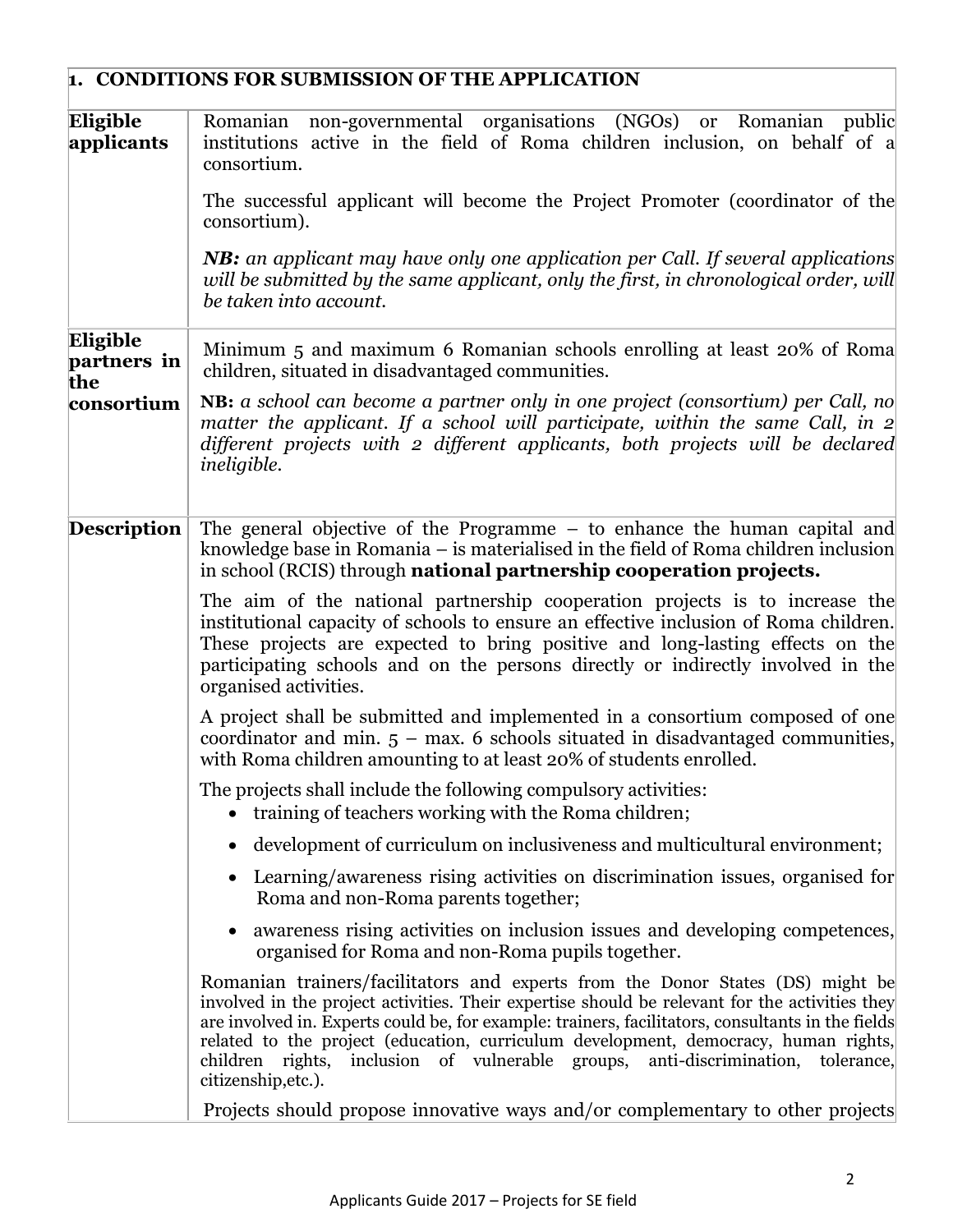| already carried out, in order to:                                                                                                                                                                                                             |
|-----------------------------------------------------------------------------------------------------------------------------------------------------------------------------------------------------------------------------------------------|
| Improve teachers' skills regarding the Roma pupils inclusion;                                                                                                                                                                                 |
| Increase the share of staff (teachers) in partner schools who declare better skills<br>$\qquad \qquad \blacksquare$<br>/ competencies regarding the Roma pupils inclusion;                                                                    |
| Develop curricula on inclusiveness and multicultural environment;<br>$\blacksquare$                                                                                                                                                           |
| Increase the number of Roma and non-Roma parents participating in joint<br>$\qquad \qquad \blacksquare$<br>learning activities on discrimination issues;                                                                                      |
| Increase the number of Roma and non-Roma pupils involved in joint activities<br>$\qquad \qquad \blacksquare$<br>on inclusion issues;                                                                                                          |
| Increase the rate of pupils' satisfaction (satisfied and very satisfied) when<br>participating in these joint activities on inclusion issues;                                                                                                 |
| Reduce the percentage of Roma pupils experiencing discrimination (from the<br>part of the teachers and colleagues) in partner schools.                                                                                                        |
| The learning outcomes of the participants in training activities with teachers<br>working with Roma children will be valorised by improving the schools institutional<br>capacity to ensure an effective inclusion of Roma children.          |
| NB:                                                                                                                                                                                                                                           |
| 1. in each project a minimum of 60 teachers working with the Roma children shall<br>be involved in training activities;                                                                                                                       |
| 2. in each project a minimum of 70 parents (Roma and non-Roma) shall be involved<br>in learning/awareness rising activities on discrimination issues;                                                                                         |
| 3. in each project a minimum of 200 pupils (Roma and non-Roma) shall be<br>involved in awareness rising activities on inclusion issues;                                                                                                       |
| 4. in each project a minimum of 6 new curricula or teaching materials on<br>inclusiveness and multicultural environment shall be developed;                                                                                                   |
| 5. each learning/awareness rising activity for parents shall be organised for Roma<br>and non-Roma parents together and shall include minimum 40% of Roma<br>parents each. A mixt composition of the group shall be assured in each activity; |
| 6. each awareness rising activity for pupils shall be organised for Roma and non-<br>Roma pupils together and shall include minimum 40% of Roma pupils each. A<br>mixt composition of the group shall be assured in each activity;            |
| 7. in each other activity (if applicable) with parents or with children, a balanced<br>participation of Roma and non-Roma parents, respective Roma and non-Roma<br>children should be assured;                                                |
| 8. each project shall have its own website or webpage in order to disseminate the<br>projects objectives, activities, results (outputs, outcomes and impact), etc.                                                                            |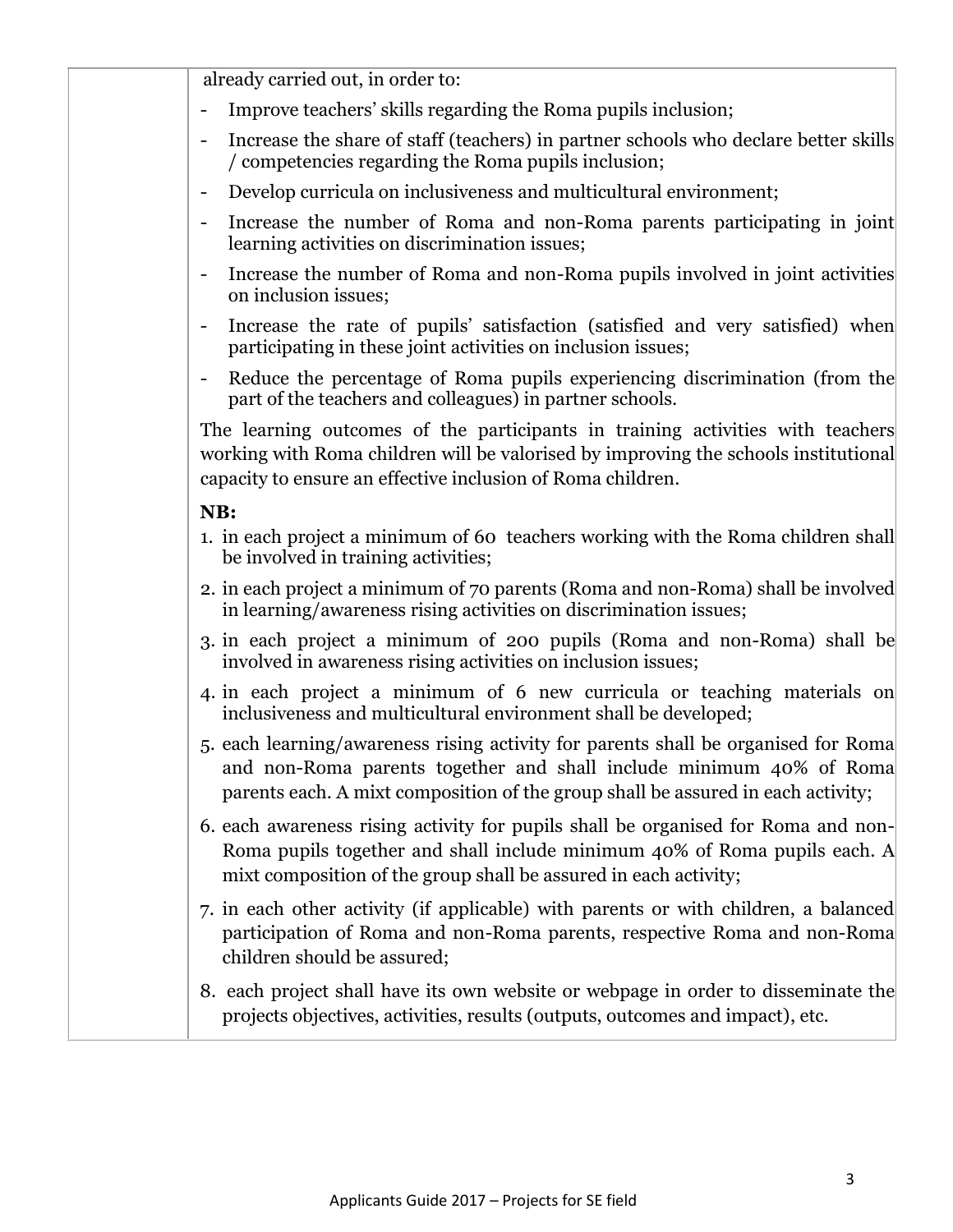| Who can                                                                                                                                                                                                                                                                                                                                                     | The target groups of the projects are:                                                                                                                                                               |  |  |  |  |  |
|-------------------------------------------------------------------------------------------------------------------------------------------------------------------------------------------------------------------------------------------------------------------------------------------------------------------------------------------------------------|------------------------------------------------------------------------------------------------------------------------------------------------------------------------------------------------------|--|--|--|--|--|
| participate                                                                                                                                                                                                                                                                                                                                                 | teachers working with the Roma children, from partner schools;                                                                                                                                       |  |  |  |  |  |
|                                                                                                                                                                                                                                                                                                                                                             | Roma and non-Roma parents of pupils from partner schools;                                                                                                                                            |  |  |  |  |  |
|                                                                                                                                                                                                                                                                                                                                                             | Roma and non-Roma pupils from partner schools.                                                                                                                                                       |  |  |  |  |  |
| Others participants in project activities may include: representatives of the<br>local/national authorities, local/county/national institutions from the education<br>system, city/commune hall, NGOs working with children on inclusion and/or<br>discrimination issues, stakeholders supporting local schools, professionals active in<br>the field, etc. |                                                                                                                                                                                                      |  |  |  |  |  |
|                                                                                                                                                                                                                                                                                                                                                             | N.B. The number of teachers trained, parents and pupils involved in activities<br>depends on the institutional needs of each partner school and on the project<br><i>objectives.</i>                 |  |  |  |  |  |
| Eligible                                                                                                                                                                                                                                                                                                                                                    | 1) Training of teachers working with the Roma children on topics concerning:                                                                                                                         |  |  |  |  |  |
| activities                                                                                                                                                                                                                                                                                                                                                  | teaching approaches centred on the pupil;                                                                                                                                                            |  |  |  |  |  |
|                                                                                                                                                                                                                                                                                                                                                             | inclusive school and teaching in a multicultural environment;<br>$\bullet$                                                                                                                           |  |  |  |  |  |
|                                                                                                                                                                                                                                                                                                                                                             | democracy and citizenship education;                                                                                                                                                                 |  |  |  |  |  |
|                                                                                                                                                                                                                                                                                                                                                             | human/pupils rights, tolerance, anti-discrimination, etc.;                                                                                                                                           |  |  |  |  |  |
|                                                                                                                                                                                                                                                                                                                                                             | 2) Development of curriculum (intellectual outputs <sup>1</sup> ): elaboration of new optional<br>multicultural<br>teaching<br>materials on inclusiveness<br>and<br>curricula and/or<br>environment; |  |  |  |  |  |
|                                                                                                                                                                                                                                                                                                                                                             | 3) Extra-curricular activities for Roma and non-Roma parents together: learning /<br>rising awareness on discrimination issues, fostering social inclusion and tolerance,<br>human/pupils rights;    |  |  |  |  |  |
|                                                                                                                                                                                                                                                                                                                                                             | 4) Extra-curricular activities for Roma and non-Roma pupils together: rising<br>awareness on inclusion issues, fostering social inclusion and competences.                                           |  |  |  |  |  |
| <b>Application</b><br>procedure                                                                                                                                                                                                                                                                                                                             | The application form and annexes will be sent electronically to the PO, at the                                                                                                                       |  |  |  |  |  |
|                                                                                                                                                                                                                                                                                                                                                             | following e-mail address: projecte@eea4edu.ro                                                                                                                                                        |  |  |  |  |  |
| <b>Deadline</b><br>for<br>application                                                                                                                                                                                                                                                                                                                       | Applicants shall submit their application by $31/05/2018$ , 22.00 hours the<br>latest.                                                                                                               |  |  |  |  |  |

l

 $1$  2. An intellectual output is a substantial, tangible, original, transferrable (at least at the level of the consortium members) product which may be quantified, prove the potential for large-scale use, exploitation and impact.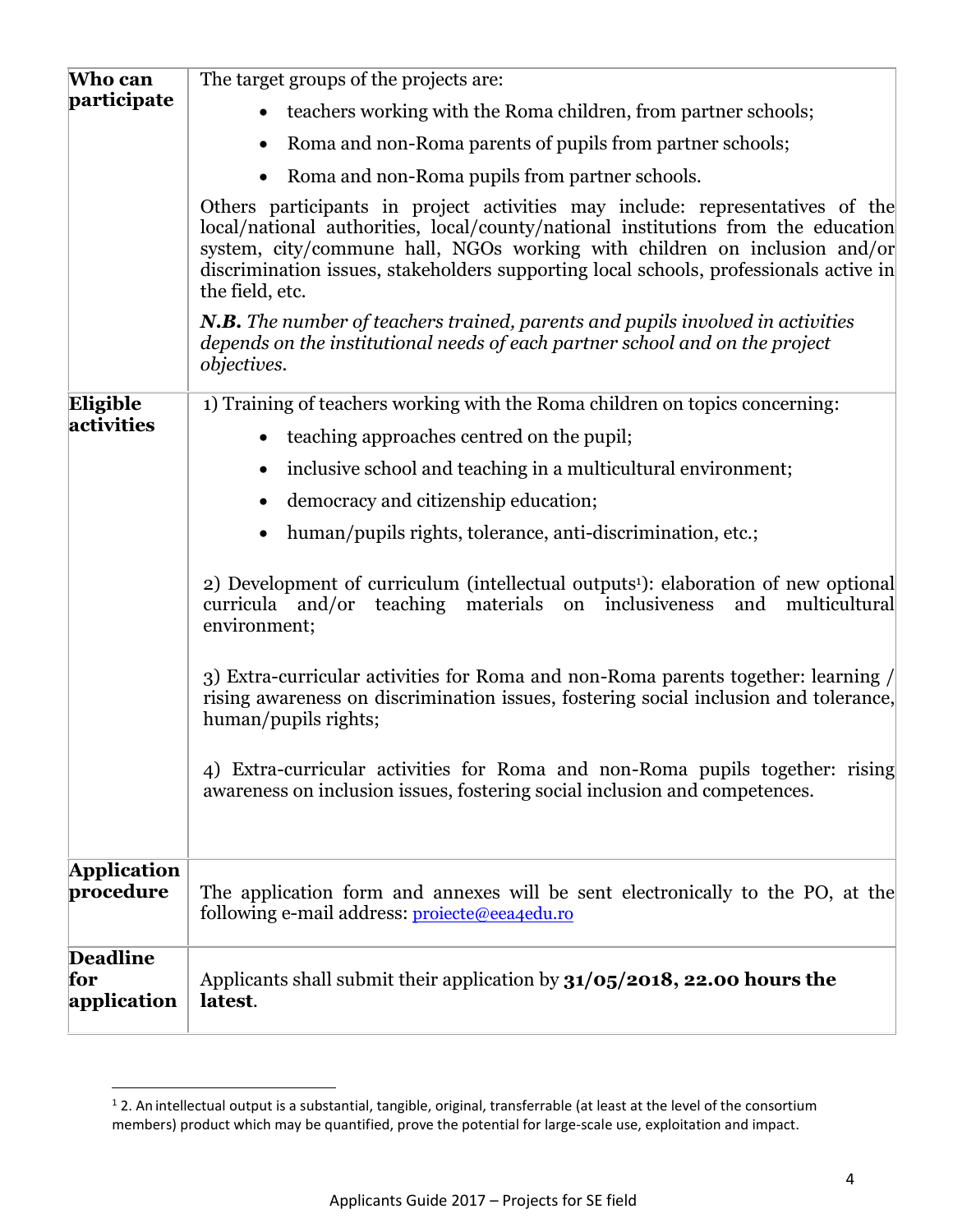| <b>Duration</b>                                                                                                             | The duration of a national partnership cooperation project is between 12 - 24<br>months.<br>Projects shall start between: $01/10/2018 - 31.12/2018$                                                                                                                                                                                                                                                                        |                                                                                                                                                                                               |                              |                                                                                                                                    |                                                                                                                            |                  |  |
|-----------------------------------------------------------------------------------------------------------------------------|----------------------------------------------------------------------------------------------------------------------------------------------------------------------------------------------------------------------------------------------------------------------------------------------------------------------------------------------------------------------------------------------------------------------------|-----------------------------------------------------------------------------------------------------------------------------------------------------------------------------------------------|------------------------------|------------------------------------------------------------------------------------------------------------------------------------|----------------------------------------------------------------------------------------------------------------------------|------------------|--|
| <b>Funding</b>                                                                                                              | Budget per project: min. 60 000 Euro, max 200 000 Euro, depending on the<br>complexity and the duration of the project.<br>According to the type of applicant, the following allocation of funds will be applied:                                                                                                                                                                                                          |                                                                                                                                                                                               |                              |                                                                                                                                    |                                                                                                                            |                  |  |
|                                                                                                                             | <b>Applicant</b>                                                                                                                                                                                                                                                                                                                                                                                                           | (coordinator of the consortium)                                                                                                                                                               | <b>Public</b><br>institution |                                                                                                                                    |                                                                                                                            | NGO <sup>2</sup> |  |
|                                                                                                                             |                                                                                                                                                                                                                                                                                                                                                                                                                            | Grant allocated for the project $(\epsilon)$                                                                                                                                                  | 100%                         |                                                                                                                                    |                                                                                                                            | 90%              |  |
| Eligible<br><b>Eligible costs</b><br>costs<br>and<br>payments<br>a) project management, implementation and activities costs |                                                                                                                                                                                                                                                                                                                                                                                                                            |                                                                                                                                                                                               |                              |                                                                                                                                    |                                                                                                                            |                  |  |
| flows:                                                                                                                      | Eligible costs                                                                                                                                                                                                                                                                                                                                                                                                             | Description                                                                                                                                                                                   | Financing<br>mechanism       |                                                                                                                                    | Rule of<br><b>Amount EURO</b><br>allocation                                                                                |                  |  |
|                                                                                                                             | Project management (e.g.<br>planning, financial<br>management, coordination and<br>communication between<br>partners, offline and online<br>cooperation; organisation of<br>Project<br>local project activities, safety of<br>management<br>participants, travel, etc.;<br>and<br>monitoring, evaluation;<br>implementation<br>information and dissemination<br>(e.g. brochures, leaflets, web<br>information, etc.), etc. |                                                                                                                                                                                               | Scale of unit<br>costs       |                                                                                                                                    | Contribution to the<br>activities of the<br>project coordinator<br>(coordinator of the<br>consortium)<br>500 EUR per month | Automatic        |  |
|                                                                                                                             |                                                                                                                                                                                                                                                                                                                                                                                                                            | Scale of unit<br>costs                                                                                                                                                                        | schools)                     | Contribution to the<br>activities of the other<br>members of the<br>consortium (partner<br>250 EUR per partner<br>school per month | Automatic                                                                                                                  |                  |  |
|                                                                                                                             | Training,<br>elaboration of<br>curriculum<br>and/or<br>extracurricular<br>activities for                                                                                                                                                                                                                                                                                                                                   | 1) Training of teachers working<br>with the Roma children on<br>topics concerning:<br>teaching<br>approaches<br>$\bullet$<br>centred on the pupil;<br>inclusive<br>school<br>and<br>$\bullet$ | Scale of unit<br>costs       | trainers or                                                                                                                        | Contribution to the<br>elaboration of the<br>intellectual outputs,<br>to activities of the<br>facilitators involved        |                  |  |

 $2$  According to article 6.4.3 of the Regulation on the Implementation of the EEA Financial Mechanism 2014 – 2021, if the applicant is an NGO "the project grant may be up to 90% of eligible expenditure of the project".

 $\overline{a}$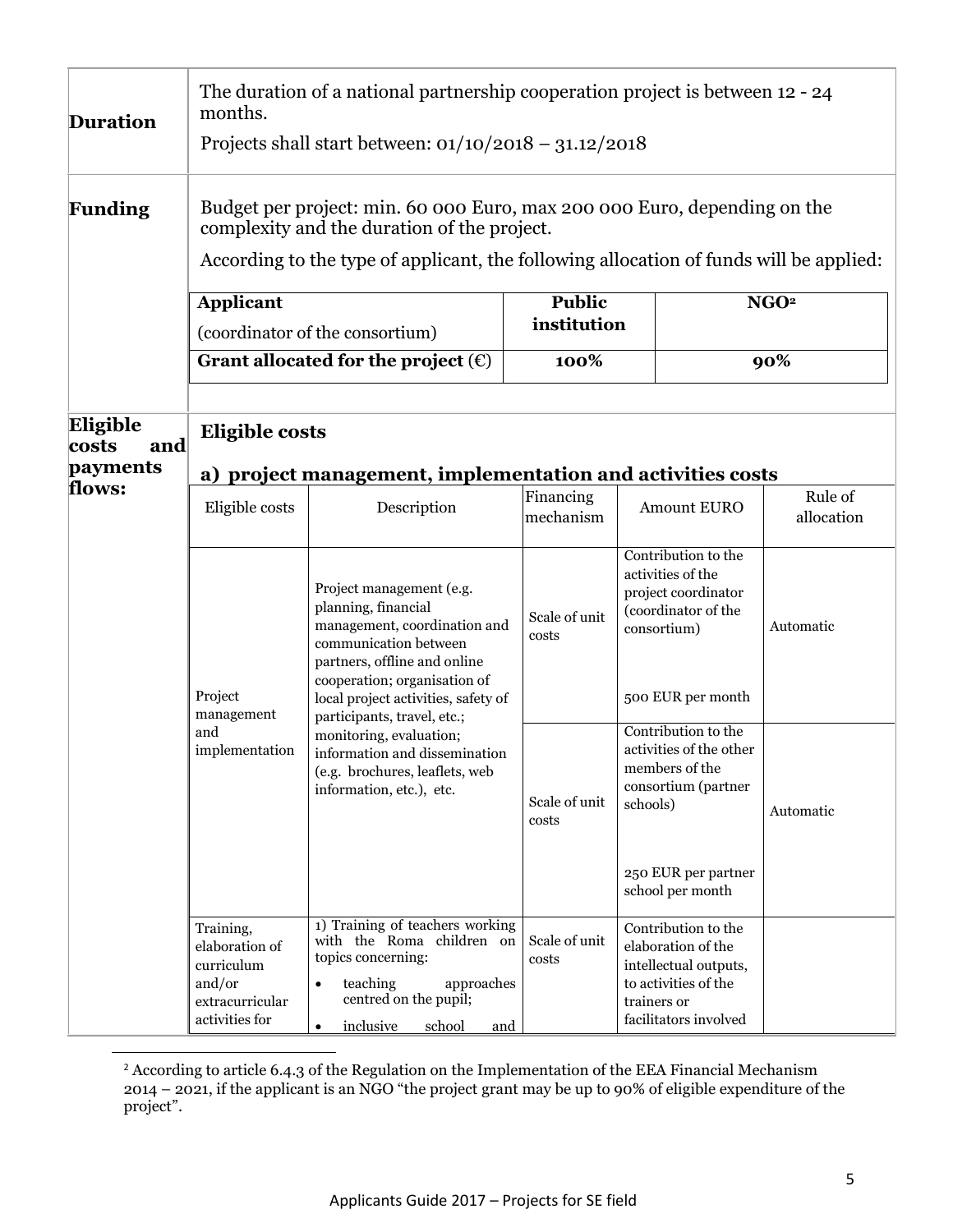| parents and for<br>pupils                                                                                                                        | teaching in a multicultural<br>environment;<br>democracy and citizenship<br>$\bullet$<br>education;<br>human/pupils<br>rights,<br>$\bullet$<br>tolerance,<br>anti-<br>discrimination, etc.;<br>2) Development of curriculum<br>(intellectual<br>outputs):<br>elaboration of new optional<br>curricula<br>and/or<br>teaching<br>materials on inclusiveness and<br>multicultural environment;<br>3) Extracurricular activities for<br>Roma and non-Roma parents<br>together, rising awareness on<br>discrimination issues, fostering<br>inclusion<br>social<br>and<br>anti-<br>discrimination;<br>4) Extracurricular activities for<br>Roma and non-Roma pupils<br>together, rising awareness on<br>inclusion issues, fostering social<br>inclusion and competences. | The unit<br>being the<br>staff cost<br>correspondi<br>ng for 1<br>working day<br>(8 working<br>hours) | in training and/or<br>extracurricular<br>activities for parents<br>and for pupils<br>74 EUR/working day<br>/ Romanian expert,<br>trainer or facilitator<br>241 EUR/working<br>day / Liechtenstein,<br>Norway expert<br>214 EUR/working<br>day / Iceland expert | Automatic                                                                                                       |
|--------------------------------------------------------------------------------------------------------------------------------------------------|--------------------------------------------------------------------------------------------------------------------------------------------------------------------------------------------------------------------------------------------------------------------------------------------------------------------------------------------------------------------------------------------------------------------------------------------------------------------------------------------------------------------------------------------------------------------------------------------------------------------------------------------------------------------------------------------------------------------------------------------------------------------|-------------------------------------------------------------------------------------------------------|----------------------------------------------------------------------------------------------------------------------------------------------------------------------------------------------------------------------------------------------------------------|-----------------------------------------------------------------------------------------------------------------|
| Organisational<br>costs<br><i>(accommodation)</i><br>, rent of meeting<br>rooms, meals)<br>for extra-<br>curricular<br>activities with<br>pupils | Only for extra-curricular<br>activities with pupils which take<br>place outside partner schools                                                                                                                                                                                                                                                                                                                                                                                                                                                                                                                                                                                                                                                                    | Scale of unit<br>costs                                                                                | 20 EUR / pupil or<br>accompanying<br>teacher (if<br>applicable) / day of<br>activity                                                                                                                                                                           | Conditional<br>Location of the<br>activity outside<br>partner schools<br>should have duly<br>justified reasons. |

# **b) travel costs** (unit costs applicable)

Travel costs are granted only to pupils from partner schools, accompanying teacher(s) for minor pupils and accompanying persons for participants with special needs.

| Eligible<br>costs                               | Description                                                                                                                                                                                                                    | Financing<br>mechanism<br>S | Amount                                                                                                                    | Rule of allocation                                                                                                                                                                                                                     |
|-------------------------------------------------|--------------------------------------------------------------------------------------------------------------------------------------------------------------------------------------------------------------------------------|-----------------------------|---------------------------------------------------------------------------------------------------------------------------|----------------------------------------------------------------------------------------------------------------------------------------------------------------------------------------------------------------------------------------|
| Travel                                          | Contribution to travel<br>costs for pupils,<br>accompanying teachers<br>$(*)$ and/or<br>accompanying persons<br>$(**)$ for participants<br>with special needs<br>from their place of<br>origin to activity venue<br>and return | Scale of<br>unit<br>costs   | Distances between $10 - 99$ KM:<br>20 EUR per participant<br>Distances between $100 - 499$ KM:<br>180 EUR per participant | Conditional<br>Only for pupils from<br>partner schools,<br>accompanying<br>teachers and/or<br>accompanying<br>persons.<br>Applicants to justify<br>the financial needs<br>related to project<br>objectives, activities<br>and results. |
| $(*)$ accompanying teacher(s) for minor pupils. |                                                                                                                                                                                                                                |                             |                                                                                                                           |                                                                                                                                                                                                                                        |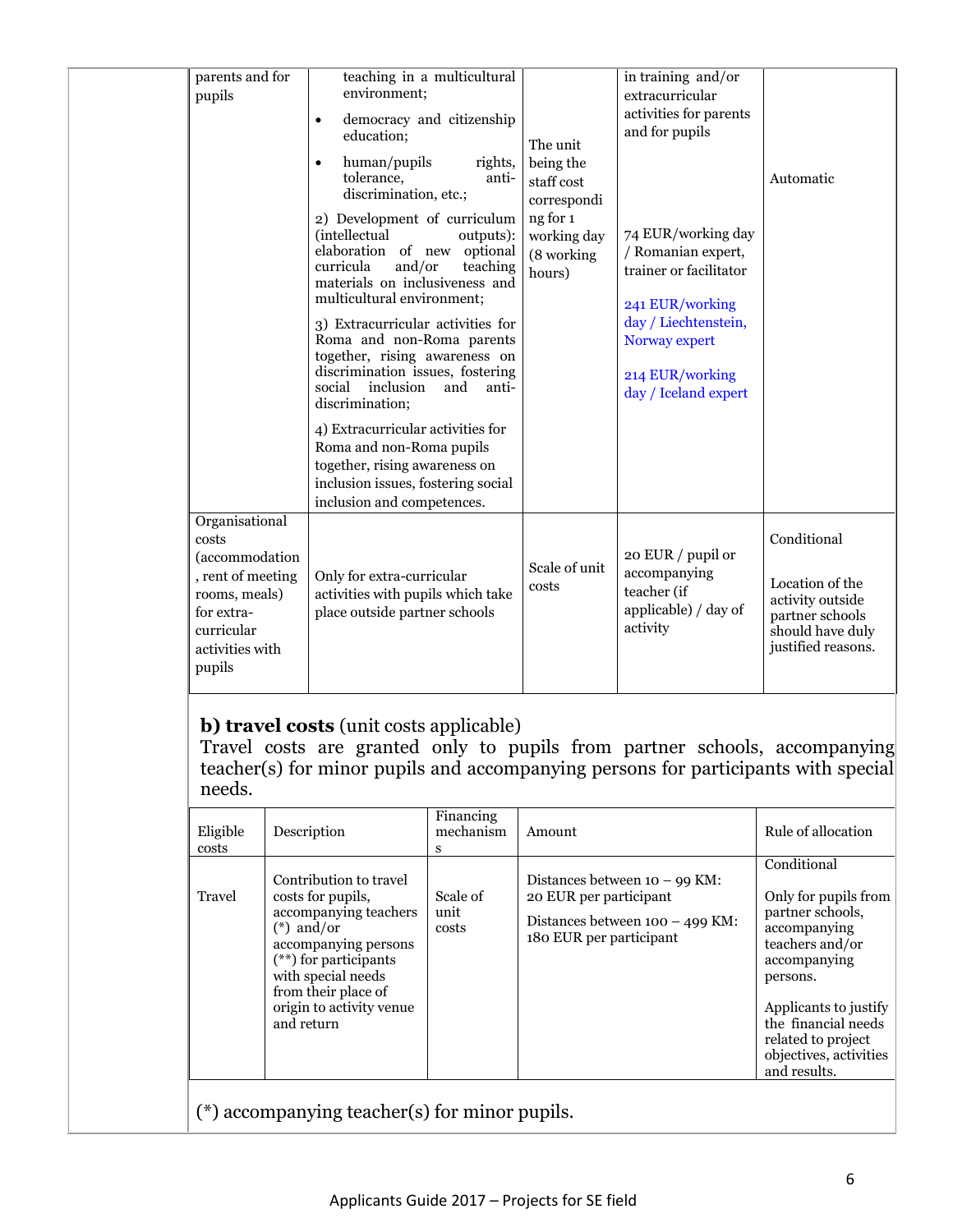(\*\*) as a general definition an accompanying person is the one who accompanies, in the activity, participants with special needs (i.e. with disabilities) – whether applicant's and partner schools staff (teachers working with Roma children), pupils or parents involved in the project - in order to ensure protection, provide support and extra assistance.

For the establishment of the distance band applicable, the applicant shall indicate the distance of one-way travel using the on-line distance calculator available at: [http://ec.europa.eu/programmes/erasmus-plus/resources/distance-calculator\\_en](http://ec.europa.eu/programmes/erasmus-plus/resources/distance-calculator_en)

By default, the place of origin is understood as the place where the sending institution (partner schools) is located and the place of venue as the place where the activity is located. No travel costs are provided for the transportation within a locality (if the sending organization/institution has the same location as the activity).

| Eligible<br>costs         | Description                                                                         | Financing<br>mechanism<br>s | Amount                                                       | Rule of allocation                                                                                                                    |  |
|---------------------------|-------------------------------------------------------------------------------------|-----------------------------|--------------------------------------------------------------|---------------------------------------------------------------------------------------------------------------------------------------|--|
|                           | Contribution to travel<br>for DS experts                                            | Scale of<br>unit<br>costs   | Distances between $10 - 99$ KM:<br>20 EUR per participant    |                                                                                                                                       |  |
| Travel                    |                                                                                     |                             | Distances between $100 - 499$ KM:<br>180 EUR per participant |                                                                                                                                       |  |
|                           |                                                                                     |                             | Distances between 500-1999 km:<br>275 EUR / participant      | Automatic                                                                                                                             |  |
|                           |                                                                                     |                             | Distances between 2000-2999 km:<br>360 EUR / participant     |                                                                                                                                       |  |
|                           |                                                                                     |                             | Distances between 3000-3999 km:<br>530 EUR / participant     |                                                                                                                                       |  |
|                           |                                                                                     |                             | Distances between 4000-7999 km:<br>820 EUR / participant     |                                                                                                                                       |  |
|                           |                                                                                     |                             |                                                              | Automatic                                                                                                                             |  |
| Individu<br>al<br>support | Contribution to<br>accommodation,<br>meals, local transport,<br>etc. for DS experts | Scale of<br>unit<br>costs   | 150 EUR/ day per DS expert                                   | If needed,<br>subsistence for<br>additional 2 travel<br>days could be<br>allocated (one day<br>before and one after<br>the activity). |  |

# **c) Travel and individual support for DS experts** (unit costs applicable)

For the establishment of the distance band applicable, the applicant shall indicate the distance of one-way travel using the on-line distance calculator available at: [http://ec.europa.eu/programmes/erasmus-plus/resources/distance-calculator\\_en](http://ec.europa.eu/programmes/erasmus-plus/resources/distance-calculator_en) 

By default, the place of origin is understood as the place where the expert is located and the place of venue as the place where the activity is located. No additional travel costs are provided for the transportation between different localities in Romania.

# **d) Special needs support**

The applicant can request additional funds for envisaged staff or participants with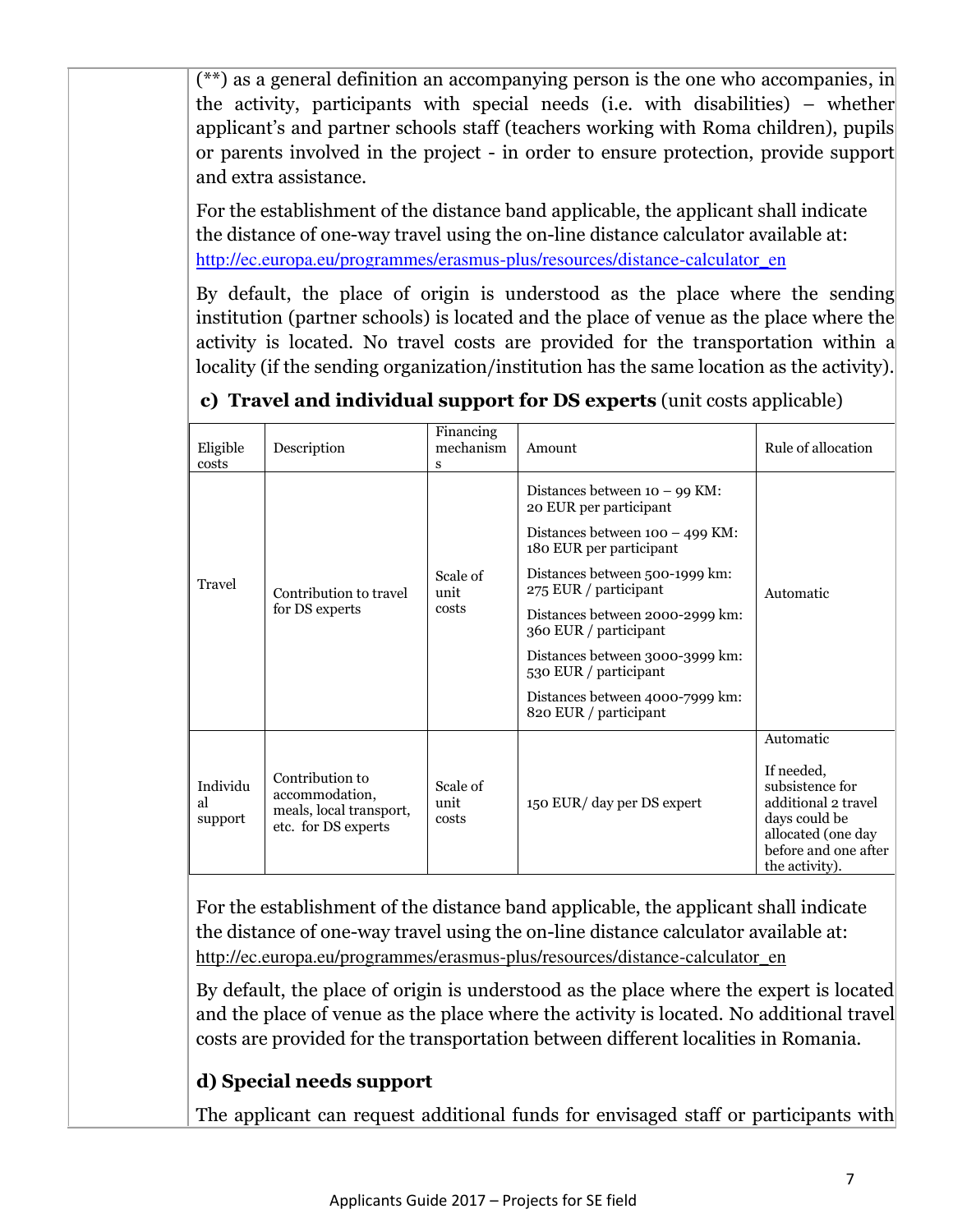special needs. As a general rule, 100% of the real costs proved as necessary for supporting the participation in activities of persons with special needs, including costs related to accompanying persons (if needed), will be allocated (in addition to the travel costs mentioned at point b) above.

If the project will be successful, medical certificates will be provided to the PO, attesting the person's disability, including the need for an accompanying person.

| Eligible costs              | Description                                                                   | Financing<br>mechanisms                                                    | Amount                        | Rule of allocation                                                                                                        |
|-----------------------------|-------------------------------------------------------------------------------|----------------------------------------------------------------------------|-------------------------------|---------------------------------------------------------------------------------------------------------------------------|
| Special<br>needs<br>support | Additional<br>costs<br>related<br>to<br>with<br>participants<br>special needs | Reimbursement<br>of<br><sub>of</sub><br>100%<br>to<br>up<br>eligible costs | 100% of the eligible<br>costs | Conditional:<br>Financial<br>support<br>needs<br>special<br>for<br>(including costs for<br>potential<br>a<br>accompanying |
|                             |                                                                               |                                                                            |                               | person)<br>be<br>must<br>$\sin$<br>motivated<br>the<br>application                                                        |

## **Co-funding:**

- for projects that have a public institution as applicant (coordinator of consortia), the grant will cover 100% of the eligible costs – no co-funding necessary;
- for projects that have a NGO as applicant (coordinator of consortia), the grant will cover 90% of the eligible costs3.

## **Financing mechanism and rule of allocation**

### **Payments flows:**

l

For projects with a duration of more than 12 months:

• **First Advance Payment**: 40% of the total grant approved

The first advance instalment shall be paid to the the Project Promoter (PP) within 30 calendar days following the last signature of the project contract.

• **Second Advance Payment:** 40% of the total grant approved

The second advance instalment shall be paid to the PP within 60 calendar days after the receipt of the Project Interim Report providing that the PP already spent at least 70% of the 1<sup>st</sup>installment and that the report was approved.

• **Final Payment:** 20% of the total grant approved

After the assessment and upon approval of the final report, a final payment could be made up to 20% of the budget, within 60 calendar days after the receipt of the final report.

For projects lasting 12 months, the first advance payment will be 80% of the total grant approved and the final payment, after the approval of the final report, will be

<sup>3</sup> According to article 6.4.3 of the Regulation on the Implementation of the EEA Financial Mechanism 2014 – 2021, if the applicant will be an NGO "the project grant may be up to 90% of eligible expenditure of the project".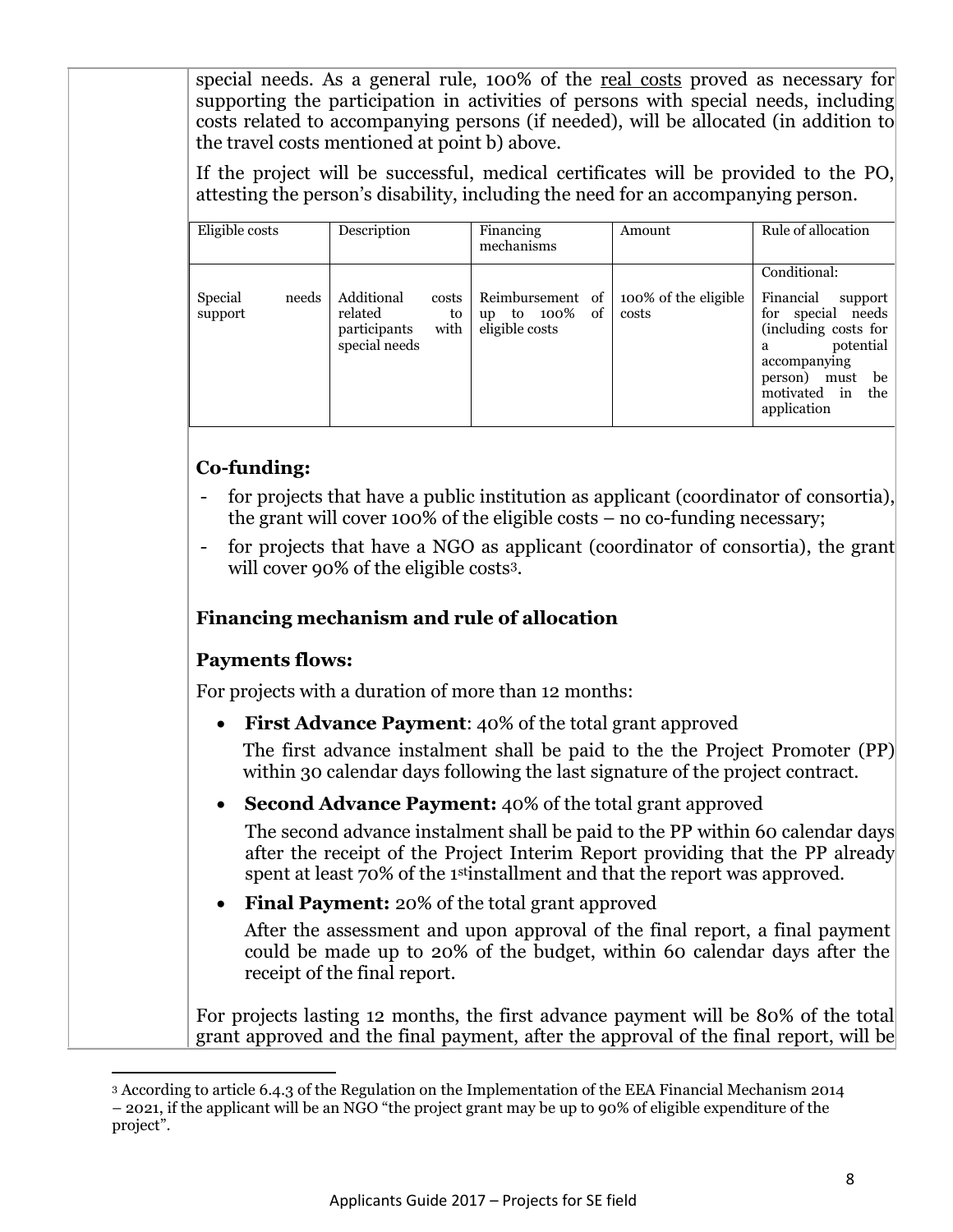|                                               | up to 20% of the grant.                                                                                                                                                                                                                                 |  |  |  |  |
|-----------------------------------------------|---------------------------------------------------------------------------------------------------------------------------------------------------------------------------------------------------------------------------------------------------------|--|--|--|--|
|                                               | 2. EVALUATION PROCEDURES                                                                                                                                                                                                                                |  |  |  |  |
| Eligibility<br><b>Rules</b>                   | the application and all annexes required were submitted until the application<br>1.<br>deadline (as announced in the 2018 Call for Proposals);                                                                                                          |  |  |  |  |
|                                               | all sections of the application are filled in;<br>2.                                                                                                                                                                                                    |  |  |  |  |
|                                               | the applicant is a Romanian public institution or a NGO;<br>3.                                                                                                                                                                                          |  |  |  |  |
|                                               | the consortium contains minimum 5 and maximum 6 Romanian school<br>4.<br>partners;                                                                                                                                                                      |  |  |  |  |
|                                               | the Declaration of Honour bears the signature of the person legally authorised to<br>5.<br>sign on behalf of the applicant public institution/organisation, as well as the<br>stamp (if applicable) of this institution/organisation;                   |  |  |  |  |
|                                               | <b>6.</b> the duration of the proposed project is between 12-24 months.                                                                                                                                                                                 |  |  |  |  |
|                                               | Only for the NGOs applicant(s):                                                                                                                                                                                                                         |  |  |  |  |
|                                               | the copy of the updated Statute of the NGO, attesting the name of the current<br>7.<br>legal representative of the organization, is attached to the application;                                                                                        |  |  |  |  |
|                                               | 8. the copy of the Fiscal Identity Code (CIF) of the organization is attached to the<br>application;                                                                                                                                                    |  |  |  |  |
|                                               | <b>9.</b> the copy of the fiscal certificate, proving the lack of unpaid debts of the<br>organisation to the State budget is attached to the application;                                                                                               |  |  |  |  |
|                                               | <b>10.</b> the copy of the most recent yearly financial statement submitted by the<br>organisation to the Ministry of Public Finances is attached to the application.                                                                                   |  |  |  |  |
|                                               | Only for the private partner school(s):                                                                                                                                                                                                                 |  |  |  |  |
|                                               | <b>11.</b> the copy of the Accreditation or Authorisation Certificate issued by the Romanian<br>Agency for Quality Assurance in the Pre-university Education (ARACIP), valid<br>for the entire duration of the project, is attached to the application. |  |  |  |  |
|                                               | <b>NB:</b> if one or more of the eligibility criteria is/are not fulfilled by the applicant, the<br>proposal is declared ineligible by the PO and it is withdrawn from further<br>evaluation.                                                           |  |  |  |  |
| <b>Minimum</b><br>number of<br>countries      | $\mathbf{n}/\mathbf{a}$<br>Projects will be implemented only in Romania by the Romanian members of the<br>consortium.                                                                                                                                   |  |  |  |  |
| Number of<br>partners in<br>the<br>consortium | Minimum 5 and maximum 6 partner schools, together with one coordinator.                                                                                                                                                                                 |  |  |  |  |
|                                               | Projects will be assessed against the following criteria:                                                                                                                                                                                               |  |  |  |  |
| Grant<br><b>Awarding</b><br>Criteria          | <b>1. Relevance:</b> the project objectives and expected results are relevant for the<br>specific outcome of the RCIS field. The objectives are SMART and refer to the<br>specific topics and target groups (20 points);                                |  |  |  |  |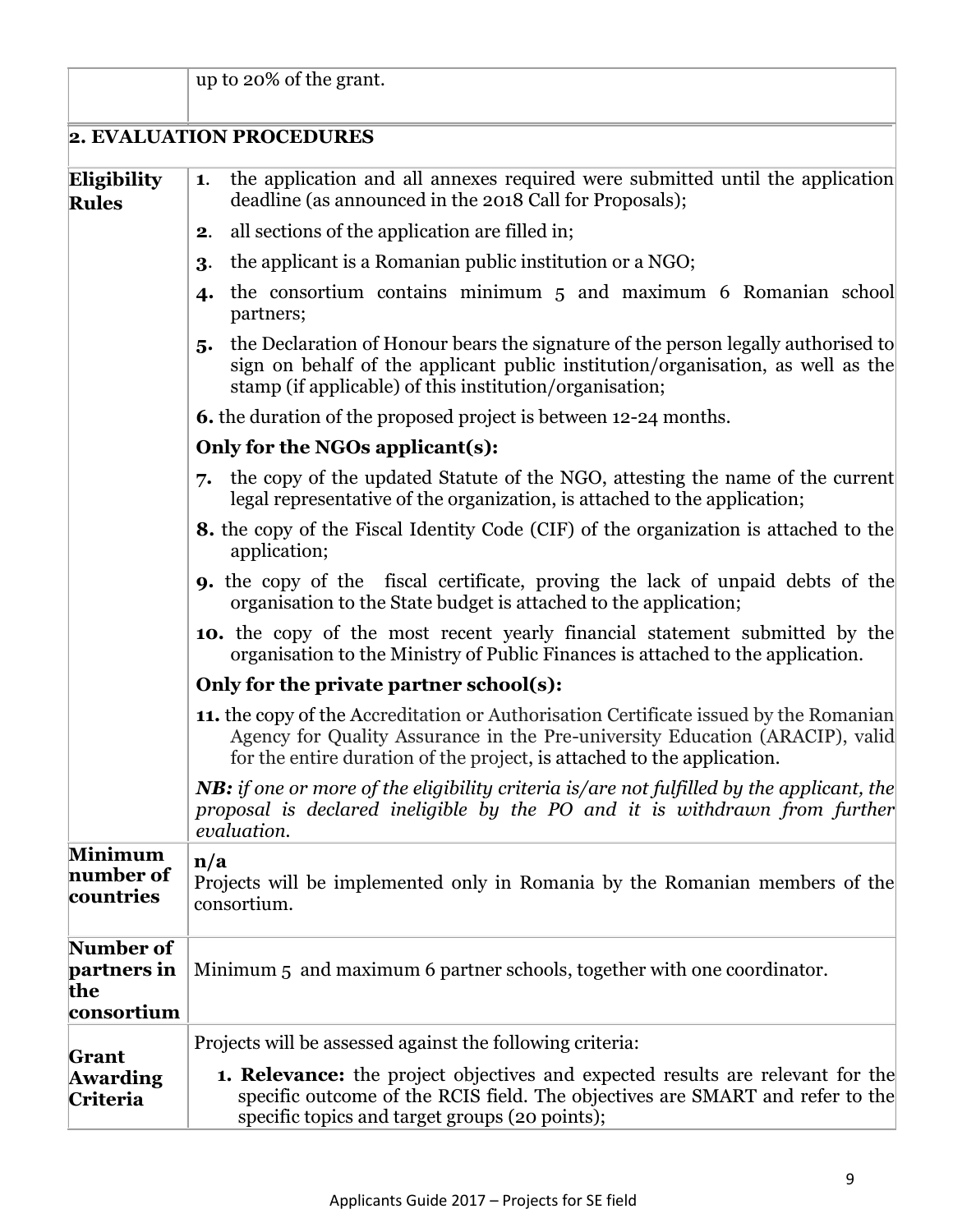- **2. Innovative character:** the project provides innovative solutions and/or complementary to other initiatives or projects already carried out by the consortium members, leading to high quality training, teaching, learning and institutional development in partner schools in the field of RCIS (10 points);
- **3. Quality of the work**: the organisation of the project work is clear and appropriate for fulfilling the objectives. The tasks/activities distributed to the partners guarantee the results achieved in due time and within the requested budget. The implementation timeline is realistic and appropriate (10 points);
- **4. Cost effectiveness**: the proposed project is cost effective in terms of budget requested to implement the planned activities and to achieve the planned results (10 points);

**5. Quality of the partnership (consortium)**: the partnership has all the professional competences, expertise and experience required to implement the project activities and to achieve the objectives and results. Tasks are adequately distributed among partners.

As the professional competences, expertise and experience of the applicant are crucial, in order to obtain the maximum score at this item, the applicant should prove a solid experience in the field of RCIS, with results obtained by implementing and coordinating so far a minimum of 3 projects in this field; in each of these projects, schools should have been involved and coordinated by the applicant; the applicant should indicate the links to the websites where these projects and their results are available.

Score of the item: 20 points

- **6. Impact**: foreseeable impact on target groups, institutions and systems is clearly defined. Measures to ensure this impact are detailed. There are clear procedures, methods and instruments to measure the project impact. There are clear and effective measures established to increase pupils' level of satisfaction regarding their involvement in the awareness raising activities on inclusion issues. There are clear and effective procedures in order to measure the percentage of Roma pupils involved in the project, experiencing decreased discrimination from the part of the teachers and non-Roma pupils in partner schools at the end of the project. There are clear and effective procedures in order to measure the share (%) of schools staff who declare better skills /competences regarding the Roma inclusion, at the end of the project. (20 points);
- **7. Dissemination:** the dissemination and transfer of results activities will allow optimal use of results beyond the partners and lifetime of the project, during and after the contractual period (10 points)

### **3.CONTRACTUAL PROCEDURES**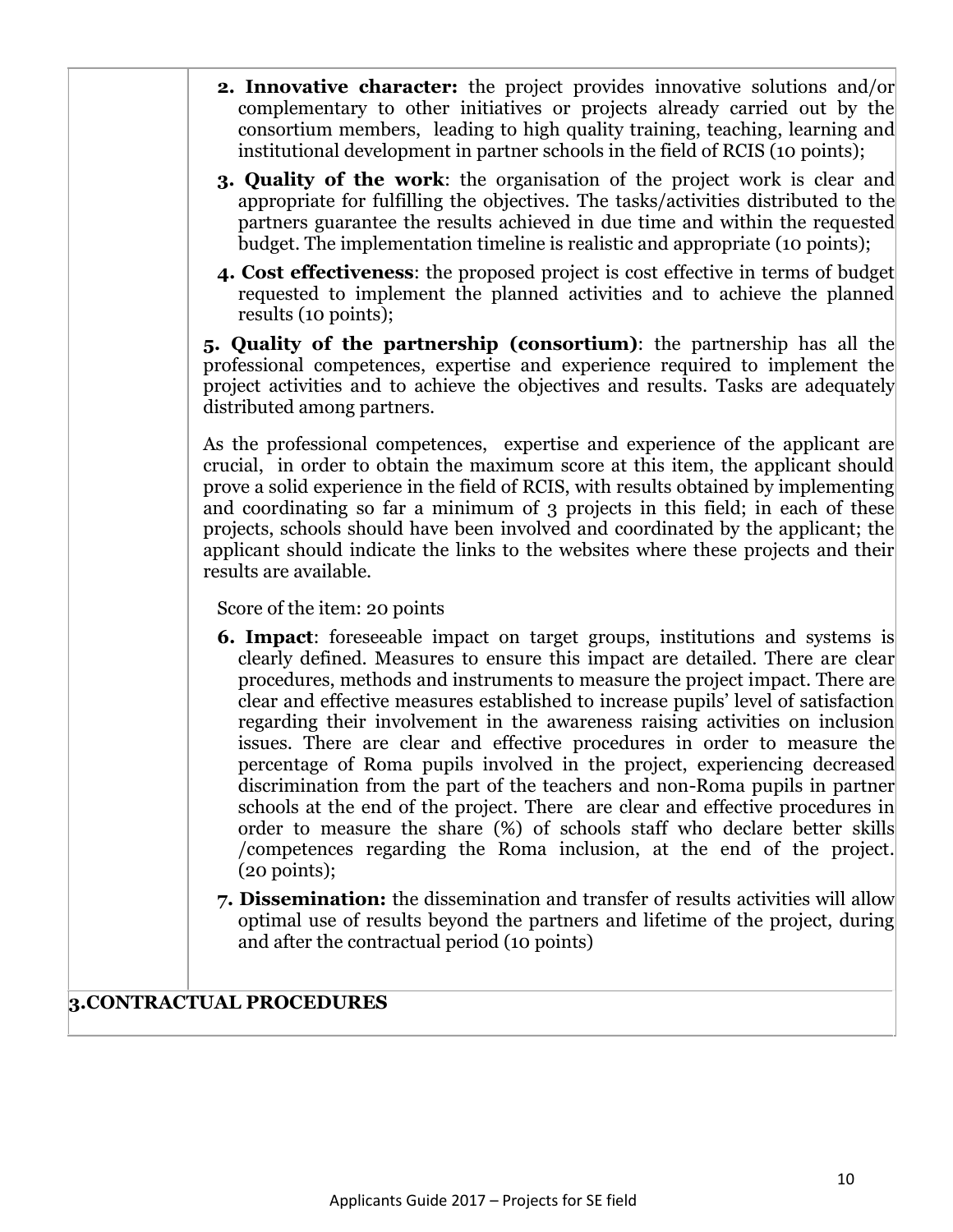| <b>Estimated</b>                                                                  |                                                                                                                                                                                                                                                                                                                                                                                                                                                                                                                  |
|-----------------------------------------------------------------------------------|------------------------------------------------------------------------------------------------------------------------------------------------------------------------------------------------------------------------------------------------------------------------------------------------------------------------------------------------------------------------------------------------------------------------------------------------------------------------------------------------------------------|
| date of<br>sending<br>preliminary<br>information<br>about<br>selection<br>results | 31.07.2018                                                                                                                                                                                                                                                                                                                                                                                                                                                                                                       |
| <b>Contracting</b>                                                                | The Project Promoter will receive the electronic version of the contract after the<br>publication of the selection results and shall send by post to the Programme<br>Operator two original copies of the contract, stamped (if it is the case) and signed by<br>the legal representatives of the PP (coordinator of the consortium), within maximum<br>10 working days following its receipt date.                                                                                                              |
|                                                                                   | Please note that the PO reserves its right to conclude the contracts only if all the<br>conditions set above are accomplished.                                                                                                                                                                                                                                                                                                                                                                                   |
| <b>Reporting</b>                                                                  | For projects lasting more than 12 months, the Project Promoter (PP) shall submit an<br>Interim Report at the middle of the contractual period, including information on the<br>project progress, on implementing the planned activities and achieving the results,<br>jointly with a financial statement. After the approval of the Project Interim Report,<br>the second advance installment shall be paid, providing that the Project Promoter<br>already have spent at least 70% of previous advance payment. |
|                                                                                   | The Project Final Report shall be submitted by the Project Promoter within 2<br>months after the end of the project. Upon approval of the Project Final Report, the<br>remaining balance will be disbursed by the PO.                                                                                                                                                                                                                                                                                            |
|                                                                                   | For projects lasting 12 months, the Project Final Report shall be submitted by the<br>Project Promoter within 2 months after the end of the project. Upon approval of the<br>Project Final Report, the remaining balance will be disbursed by the PO.                                                                                                                                                                                                                                                            |
|                                                                                   | 4. SELECTION OF THE APPLICATIONS                                                                                                                                                                                                                                                                                                                                                                                                                                                                                 |
|                                                                                   | The PO has the entire responsibility for organising the selection process and<br>taking the grant award decision. The selection process consists in an administrative/<br>formal eligibility check and a qualitative assessment.                                                                                                                                                                                                                                                                                 |
|                                                                                   | The administrative/ eligibility check is performed by the PO's experts, members of<br>the Programme Implementation Unit, using the specific check-list whose elements<br>were presented in the Section 2 of the Evaluation Procedures Chapter - Eligibility<br>Rules. These elements will be verified.                                                                                                                                                                                                           |
|                                                                                   | After finalising the administrative/eligibility check, a list of eligible projects will be<br>drafted and the eligible applications will be submitted to the external evaluation<br>experts.                                                                                                                                                                                                                                                                                                                     |
|                                                                                   | For the qualitative assessment, the elements in the section 2 of the "Evaluation"<br>Procedures section – Grant award criteria" will be evaluated. Each application will<br>be assessed by two external evaluation experts, in a fully transparent way,<br>guaranteeing impartiality and equal treatment to all applicants. A third expert will                                                                                                                                                                  |